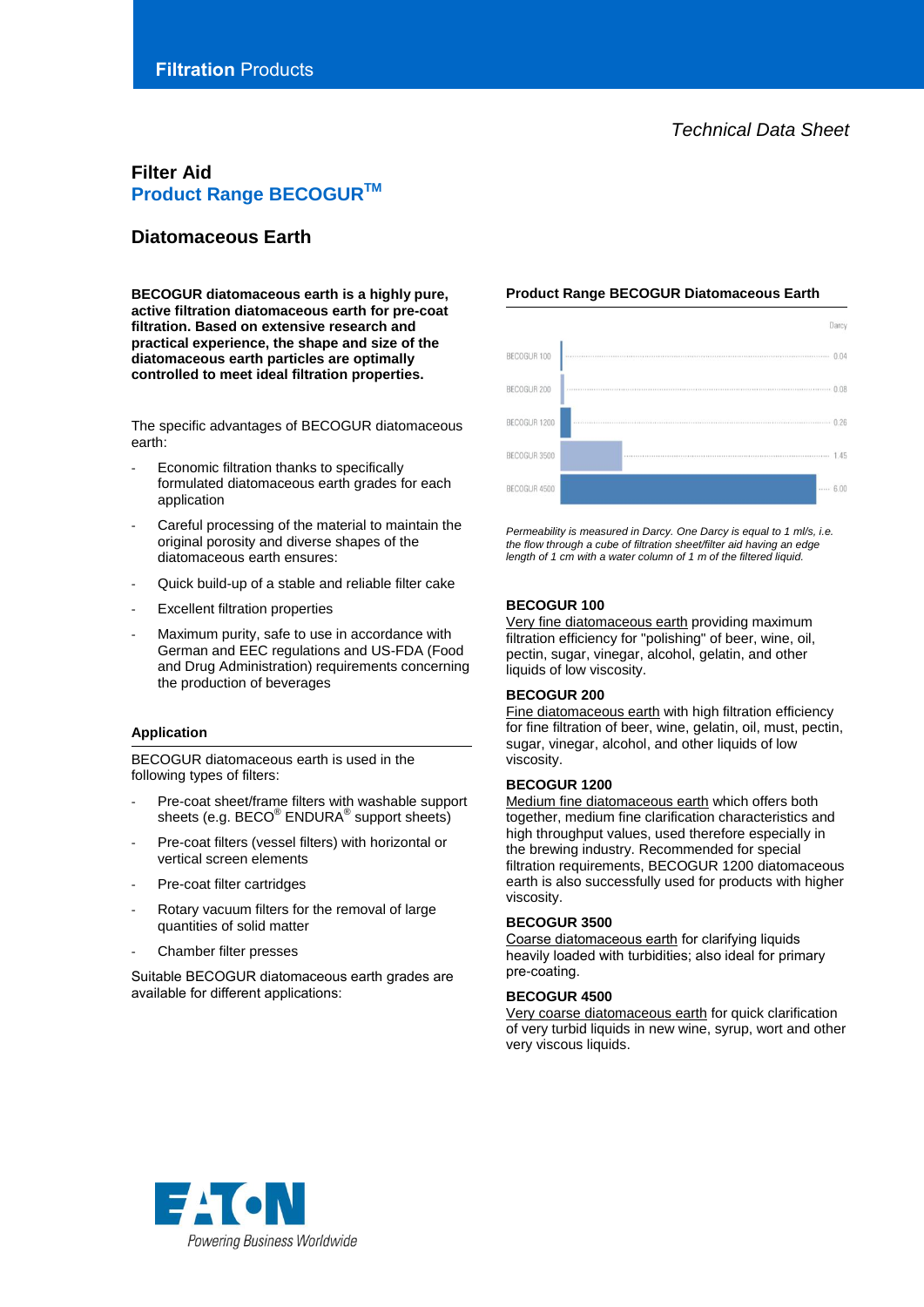

Depending on the respective filtration application, it may be advantageous to mix different BECOGUR diatomaceous earth grades. Improved filtration performance can frequently be achieved by combination with other filter aids, e. g.

**BECOLITE<sup>™</sup>** filtration perlites.

**BECOCEL<sup>™</sup> filtration celluloses,** 

BECOFLOC<sup>®</sup> filter additives for pre-coat filtration.

Detailed technical information is available for every product and all applications. Please ask for these leaflets.

# **Product Characteristics**

BECOGUR diatomaceous earth is produced from the silicaceous deposits of microscopic diatoms, which were formed in various parts of the world about 10 million years ago. The deposits are often several hundreds of meters thick. Crude diatomaceous earth contains up to 60% water. During processing the crude diatomaceous earth is first crushed and then predried.

During calcination in a rotary furnace at temperatures of between 1472 and 2192  $^{\circ}$ F (800 – 1200  $^{\circ}$ C) the residual organic substances and undesired soluble trace elements are largely transformed into insoluble compounds. The material is then screened in order to define the optimum particle sizes for the different BECOGUR diatomaceous earth grades. During this process a very careful material flow is guaranteed in order to retain the original varied shapes of the delicate diatomaceous earth particles. BECOGUR diatomaceous earth is mostly free from non-filterable components such as fine dust and silica sand.

# **Safety**

When used properly no negative effects are known. Inhalation of dust is harmful. If dust forms, use an extractor or wear a breathing mask.

Further safety information can be found in the relevant Material Safety Data Sheet, which can be downloaded from our website.

# **Storage**

As an active adsorption substance, BECOGUR diatomaceous earth can adsorb moisture and odors. Therefore, it should always be stored in an intact bag in a dry, well-ventilated place that is free from foreign odors.

Check odor in aqueous suspension before use.

# **Certified Quality**

BECOGUR diatomaceous earth is monitored constantly in the laboratory to ensure consistently high product quality.